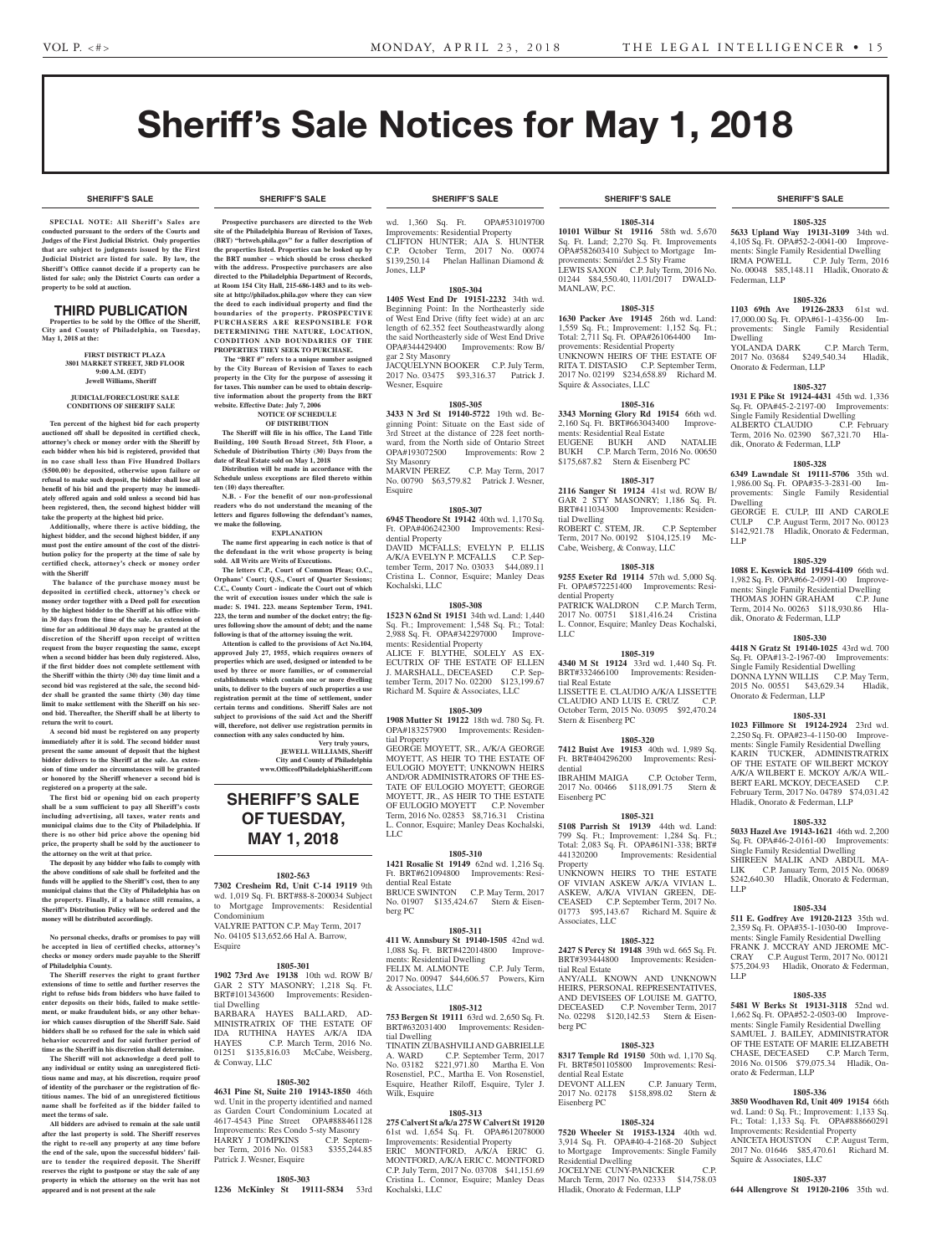1,024 Sq. Ft. OPA#351085500 Improvements: Residential Property KRAIG ROANE A/K/A KRAIG C. ROANE C.P. March Term, 2017 No. 03357 \$79,784.15 Phelan Hallinan Diamond & Jones, LLP

#### **1805-338**

**6411 Dorel St 19142-3020** 40th wd. 900 Sq. Ft. OPA#406332200 Improvements: Residential Property

THERESA ELLIOTT C.P. November Term, 2014 No. 01341 \$43,117.49 Phelan Hallinan Diamond & Jones, LLP

### **1805-339**

**4542 Strahle St 19136-2412** 65th wd. 1,152 Sq. Ft. OPA#652062400 Improvements: Residential Property MICHAEL MILLER A/K/A MICHAEL

J. MILLER; JEAN LUND C.P. October Term, 2017 No. 00396 \$117,083.40 Phelan Hallinan Diamond & Jones, LLP

#### **1805-340**

**5235 Castor Ave 19124-1742** 23rd wd. 1,734 Sq. Ft. OPA#234194100 Improvements: Residential Property MARY M. BATES C.P. March Term, 2017 No. 00591 \$178,573.94 Phelan Hallinan Diamond & Jones, LLP

#### **1805-341**

**281 S 57th St 19139-3908** 16th wd. 1,484 Sq. Ft. PRCL#604244600 Improvements: Residential Property GLADYS THOMPSON C.P. April Term,

2013 No. 04174 \$52,457.49 Phelan Hallinan Diamond & Jones, LLP

#### **1805-342**

**177 W Saber St a/k/a 177 Saber St 19140- 1622** 42nd wd. 966 Sq. Ft. OPA#422019700 Improvements: Residential Property LITO J. NEVERES C.P. November Term, 2017 No. 02548 \$32,131.23 Phelan Hallinan Diamond & Jones, LLP

#### **1805-343**

**1820 Tomlinson Rd 19116-3850** 58th wd. 1,288 Sq. Ft. OPA#582196400 Improvements: Residential Property KEVIN T. BLOCKER; TINA M. BLOCK-

ER C.P. October Term, 2017 No. 00222 \$90,553.78 Phelan Hallinan Diamond & Jones, LLP

#### **1805-344**

**59 E Coulter St 19144-2217** 12th wd. 2,142 Sq. Ft. OPA#122022100 Improvements: Residential Property

SAMANTHA HART SHEPHERD A/K/A SAMANTHA H. SHEPHERD C.P. October Term, 2017 No. 00070 \$22,205.47 Phelan Hallinan Diamond & Jones, LLP

#### **1805-345**

**6462 Chew Ave 19119-2039** 22nd wd. 1,410 Sq. Ft. OPA#221251600 Improvements: Residential Property

UNKNOWN HEIRS, SUCCESSORS, AS-SIGNS, AND ALL PERSONS, FIRMS, OR ASSOCIATIONS CLAIMING RIGHT TITLE OR INTEREST FROM OR UNDER CLARENCE WILLIAMS, DECEASED C.P. October Term, 2016 No. 04073 \$142,494.26 Phelan Hallinan Diamond & Jones, LLP

#### **1805-346**

**5741 Pine St 19143** 46th wd. 1,256 Sq. Ft. BRT#2387-249; OPA# 604096200 Improvements: Residential Dwelling ANNIE ELIZABETH BEARD; LINDA JACKSON-BEARD C.P. September Term, 2017 No. 02646 \$32,081.37 Udren Law Offices,  $PC$ .

#### **1805-347**

**1532 Kinsdale St 19126** 10th wd. 960 Sq. Ft. BRT#10-1228300 Improvements: Residential Dwelling

WILLIAM WARDER A/K/A WILLIAM WARDER, JR. A/K/A WILLIAM L. WARD-ER, JR. C.P. April Term, 2017 No. 02267 \$156,494.11 Udren Law Offices, P.C.

#### **1805-348**

**1506 S 58th St 19143** 3rd wd. 2,404 Sq. Ft. BRT#034123900; OPA# 034123900 Improvements: Residential Dwelling KEEYS SERVICE INDUSTRIES; DALWIN L. KEEYS C.P. October Term, 2017 No. 02320 \$83,870.77 Udren Law Offices, P.C.

#### **1805-349**

**1009 Winton St 19148** 39th wd. 644 Sq. Ft. BRT#39-4049400; OPA# 394049400 Improvements: Residential Dwelling SHERRIE L. STONE; UNKNOWN HEIRS. SUCCESSORS, ASSIGNS, AND ALL PERSONS, FIRMS, OR ASSOCIATIONS CLAIMING RIGHT, TITLE, OR INTER-EST FROM OR UNDER WILLIAM F. COOK C.P. August Term, 2015 No. 00541 \$91,020.15 Udren Law Offices, P.C.

# **1805-350**

**28 N Preston St 19104** 24th wd. 1,600 Sq. Ft. BRT#061191300; OPA# 061191300 Improvements: Residential Dwelling ESTATE OF WILLA M. HARRIS A/K/A WILLA MAE HARRIS, C/O CHAR-LEMAGNE M. MARCUS, PERSONAL REPRESENTATIVE; CHARLEMAGNE M. MARCUS, PERSONAL REPRESEN-TATIVE OF THE ESTATE OF WILLA M. HARRIS A/K/A WILLA MAE HARRIS; UNKNOWN HEIRS, SUCCESSORS, AS-SIGNS, AND ALL PERSONS, FIRMS, OR ASSOCIATIONS CLAIMING RIGHT, TITLE OR INTEREST FROM OR UNDER WILLA M. HARRIS A/K/A WILLA MAE HARRIS C.P. April Term, 2016 No. 00880 \$62,269.89 Udren Law Offices, P.C.

#### **1805-351**

**705-707 S Philip St n/k/a 707 S Philip St 19147** 2nd wd. 778 Sq. Ft. BRT#023107754 Subject to Mortgage Improvements: Residential Dwelling DELILAH WINDER C.P. September Term, 2017 No. 03219 \$617,100.38

# Udren Law Offices, P.C.

**1805-352 3865 Jasper St 19124** 45th wd. Land: 1,391 Sq. Ft.; Improvement: 980 Sq. Ft.; Total: 2,371 Sq. Ft. OPA#452375100 Improve-2,371 Sq. Ft. Or Chronic Control of The Term,<br>ments: Residential Property<br>C.P. June Term, JOSEPH D. KALITA C.P. June Term, 2014 No. 02968 \$26,643.25 Richard M. Squire & Associates, LLC

#### **1805-353**

**731 E Upsal St 19119** 22nd wd. 4,222 Sq. Ft. BRT#221103200 Subject to Mortgage Improvements: Residential Dwelling MARCIA WILLIS A/K/A MARCIA D. WILLIS C.P. October Term, 2017 No. 01335 \$279,425.36 Udren Law Offices, P.C.

#### **1805-354**

**7820 Fayette St 19150** 50th wd. Land: 1,757 Sq. Ft.; Improvement: 1,090 Sq. Ft.; Total: 2,847 Sq. Ft. OPA#501023000 Improvements: Residential Property MIKAL MOORE, A/K/A MIKAL H. MOORE C.P. October Term, 2016 No. 04940 \$84,449.06 Richard M. Squire & Associates, LLC

#### **1805-355**

**2220 Memphis St 19125** 31st wd. 648 Sq. Ft. BRT#31-2-004300 Improvements: Residential Dwelling EDWARD WILSON, KNOWN HEIR OF MARION WILSON; UNKNOWN HEIRS, SUCCESSORS, ASSIGNS, AND ALL PERSONS, FIRMS, OR ASSOCIATIONS CLAIMING RIGHT, TITLE OR INTEREST FROM OR UNDER MARION WILSON C.P. September Term, 2016 No. 03165

**1805-356**

\$117,668.07 Udren Law Offices, P.C.

#### **1139 Chesworth Rd 19115** 58th wd. 8,724 Sq. Ft. BRT#58-1187200; OPA# 581187200 Improvements: Residential Dwelling BOBBISUE ARROWSMITH-KOPAFELTZ

A/K/A ROBERT ARROWSMITH A/K/A ROBERT J ARROWSMITH LOURDES ARROWSMITH A/K/A LOURDES M AR-ROWSMITH C.P. March Term, 2017 No. 00534 \$196,551.87 Udren Law Offices, P.C.

#### **1805-357**

**1666 Margaret St 19124** 23rd wd. 1,552 Sq. Ft. OPA#232146100 Improvements: Residential Property RENEE WAITES C.P. August Term, 2017 No. 02342 \$50,328.81 Shapiro & De-Nardo, LLC

#### **1805-358**

**1210 W Jefferson St 19122** 20th wd. 1,800 Sq. Ft. BRT#20-1011200 Improvements: Residential Dwelling APRIL REEVES A/K/A APRIL V. REEVES C.P. September Term, 2013 No. 02666 \$124,535.37 Udren Law Offices, P.C.

#### **1805-359**

**1522 Overington St 19124** 23rd wd. 1,697 Sq. Ft. OPA#232117500 Improvements: Residential Property ALLA KHEYFETS AND SERGEY OSTROVSKII C.P. October Term, 2014 No. 01262 \$78,342.32 Shapiro & De-Nardo, LLC

#### **1805-362**

**2709 S Alder St 19148-4908** 39th wd. 958

Sq. Ft. BRT#395260500; OPA# 395260500 Subject to Mortgage Improvements: Residential Dwelling JOSEPH MICALI; LISA MICALI C.P. November Term, 2015 No. 01261 \$170,135.97

# Udren Law Offices, P.C.

**1805-364 6653 Akron St 19149-2327** 54th wd. 1,327 Sq. Ft. BRT#541294500 Improvements: Residential Dwelling JOSEPH KOTTARAM AND MARY JO-SEPH C.P. October Term, 2017 No. 00401 \$100,184.40 Law Office of Gregory Javardian, LLC

#### **1805-365**

**2766 N Dover St 19132-2530** 28th wd. 761<br>Sq. Ft. BRT#281160000 Improvements: Sq. Ft. BRT#281160000 Improvements: Residential Dwelling DONALD DAVIS C.P. October Term, 2017 No. 00403 \$16,571.19 Law Office of Gregory Javardian, LLC

#### **1805-366**

**2033 W Spencer St 19138-2443** 17th wd. 1,180 Sq. Ft. BRT#171264900 Improvements: Residential Dwelling CHARLES REDDEN, JR. C.P. October Term, 2017 No. 01038 \$60,086.93 Law Office of Gregory Javardian, LLC

#### **1805-367**

**2952 S Sydenham St 19145-4923** 26th wd. 1,076 Sq. Ft. OPA#261245000 Improvements: Residential Property LISA A. GAUDIOSO A/K/A LISA GAUD-IOSO; FRANK M. GAUDIOSO C.P. February Term, 2017 No. 03051 \$139,149.86 Phelan Hallinan Diamond & Jones, LLP

#### **1805-368**

**3811 Wallace St 19104-1836** 24th wd. 1,074 Sq. Ft. OPA#242100300 Improvements: Residential Property OLIVIA GAMBLE; NICKEYA LASHAWN, IN HER CAPACITY AS HEIR OF VANES-SA WASHINGTON, DECEASED; CURTIS L. WASHINGTON, SR., IN HIS CAPACITY AS HEIR OF VANESSA WASHINGTON, DECEASED; LANCE A. WASHINGTON, IN HIS CAPACITY AS HEIR OF VANESSA WASHINGTON, DECEASED; LUTWINE L. WASHINGTON, IN HER CAPACITY AS HEIR OF VANESSA WASHINGTON DECEASED; TYRELL WASHINGTON, IN HIS CAPACITY AS HEIR OF VANESSA WASHINGTON, DECEASED; UNKNOWN HEIRS, SUCCESSORS, ASSIGNS, AND ALL PERSONS, FIRMS, OR ASSOCIA-TIONS CLAIMING RIGHT, TITLE, OR INTEREST FROM OR UNDER VANESSA WASHINGON, DECEASED C.P. October Term, 2016 No. 00495 \$23,216.67 Phelan Hallinan Diamond & Jones, LLP

#### **1805-369**

**6562 Windsor Ave 19142** 40th wd. 1,600 Sq. Ft. OPA#403083900 Improvements: Residential Property

UNKNOWN HEIRS, SUCCESSORS, ASSIGNS, AND ALL PERSONS, FIRMS, OR ASSOCIATIONS CLAIMING RIGHT, TITLE, OR INTEREST FROM OR UNDER GENNEVA THORNTON, DECEASED C.P. June Term, 2014 No. 00994 \$54,387.99 Shapiro & DeNardo, LLC

#### **1805-370**

**5711 Hazel Ave 19143** 46th wd. 1,280 Sq. Ft. OPA#463016500 Improvements: Residential Property ROBERT JACKSON A/K/A ROBERT M.<br>JACKSON C.P. November Term. 2016 JACKSON C.P. November Term, 2016 No. 00955 \$40,094.31 Shapiro & De-Nardo, LLC

#### **1805-371**

**1533 Robbins St 19149** 54th wd. 1,804 Sq. Ft. OPA#541087300 Improvements: Residential Property

UNKNOWN HEIRS, SUCCESSORS, AS-SIGNS, AND ALL PERSONS, FIRMS, OR ASSOCIATIONS CLAIMING RIGHT, TITLE, OR INTEREST FROM OR UNDER CAROLYN F. WILLIAMS, DECEASED AND THOMAS C. WILLIAMS, KNOWN HEIR OF CAROLYN F. WILLIAMS, DE-CEASED C.P. June Term, 2017 No. 03387 \$69,326.30 Shapiro & DeNardo, LLC

#### **1805-372**

**342 E Albanus St 19120** 42nd wd. 1,200 Sq. Ft. OPA#421149100 Improvements: Residential Property

ROBERT C. GERHARD, III, ADMINIS-TRATOR-CTA OF THE ESTATE OF GER-ALDINE BAILEY, DECEASED February Term, 2017 No. 07599 \$15,823.16 Shapiro & DeNardo, LLC

#### **1805-373**

**7905 Marsden St 19136** 65th wd. 1,213

#### **SHERIFF'S SALE SHERIFF'S SALE SHERIFF'S SALE SHERIFF'S SALE SHERIFF'S SALE**

Sq. Ft. OPA#651253000 Improvements: Residential Property ELIZABETH L. STRANGE C.P. February Term, 2017 No. 08172 \$200,436.44 Shapiro & DeNardo, LLC

2017 No. 00495 \$89,663.09 KML Law

**1805-389 6136 Washington Ave 19143** 3rd wd. 2,310 Sq. Ft. OPA#033122300 Improvements:

2016 No. 03754 \$69,099.17 KML Law

**1805-390 5124 Larchwood Ave 19143-1514** 46th wd. 1,920 Sq. Ft. OPA#462006600 Improve-

GRACE RENEE GILLYARD A/K/A GRACE R. GILLYARD C.P. June Term, 2016 No. 00012 \$91,587.36 Phelan Hal-

**1805-391 6037 Angora Terr 19143-3101** 3rd wd. 1,300 Sq. Ft. OPA#034025100 Improve-

JACQUELINE MARIE BURTON A/K/A JACQUELINE M. BURTON C.P. September Term, 2017 No. 01572 \$73,110.65 Phelan Hallinan Diamond & Jones, LLP **1805-392 4644 Oakland St 19124-3126** 23rd wd. 1,238 Sq. Ft. OPA#234229600 Improve-

BRENDALIZ RODRIGUEZ DIAZ C.P. August Term, 2017 No. 02997 \$149,009.37 Phelan Hallinan Diamond & Jones, LLP **1805-394 134 E Walnut Ln 19144-2005** 59th wd. (Formerly 22nd wd.) 1,882 Sq. Ft. OPA#592058735 Improvements: Residen-

REBECCA A. LITAVISH; WANDA GOOD-MOND C.P. March Term, 2015 No. 00300 \$171,922.39 Phelan Hallinan Diamond &

**1805-395 529-531 Gates St a/k/a 529-31 Gates St 19128-2510** 21st wd. 2,647 Sq. Ft. OPA#213294100 Improvements: Residen-

COSIMO TRICARICO C.P. November Term, 2015 No. 02916 \$946,321.99 Phelan Hallinan Diamond & Jones, LLP

**1805-396 8822 Rising Sun Ave 19115-4815** 63rd wd. 1,888 Sq. Ft. OPA#632283800 Improve-

AWILDA LICEAGA-WEBB A/K/A AWILDA LICEAGA WEBB; LAWRENCE WEBB C.P. August Term, 2015 No. 02818 \$251,122.25 Phelan Hallinan Diamond &

**1805-397 11723 Ferndale St 19116-2035** 58th wd. 1,440 Sq. Ft. OPA#582483626 Improve-

DOROTHY A. NAZELEY; NICOLE NA-ZELEY C.P. November Term, 2016 No. 02531 \$166,685.80 Phelan Hallinan Dia-

**1805-398 4602 Marple St 19136** 65th wd. 1,102 Sq. Ft. BRT#651098200 Improvements: Resi-

STEVEN HARRIS C.P. October Term, 2017 No. 01033 \$105,622.57 Stern &

**1805-399 8824 Manchester St 19152** 57th wd. On Northwesterly Side of Manchester Street 280 ft 1/2 in. Southwesterly of Maxwell St. Front: 26 ft 6 1/2 in Depth: 110 ft. 0 in OPA#57- 1274900 Improvements: S/d W/b Gar 2

ROBET J. CLARKE AND PATRICIA A. CLARKE, HUSBAND AND WIFE C.P. June Term, 2017 No. 03191 \$161,904.95 plus legal interest in the amount of \$4,284.21 for a subtotal of \$166,189.16 Ron L. Wood-

**1805-400 1126 Daly St 19148-3019** 39th wd. 784 Sq. Ft. BRT#394083100 Improvements: Resi-

GEORGE EDWIN EASTWOOD C.P. October Term, 2015 No. 01982 \$139,984.98

**1805-401 5813 N Philip St 19120-2349** 61st wd. 758 Sq. Ft. BRT#612413700 Improvements:

ANDERSON ZAMOR AND BETTY ZAMOR C.P. November Term, 2017 No. 00498 \$46,114.22 Milstead & Associates,

Powers, Kirn & Associates, LLC

ments: Residential Property

ments: Residential Property

mond & Jones, LLP

dential Real Estate

Eisenberg PC

Sty Masonry

man, Esquire

dential Dwelling

Row 2 Sty Masonry

LLC

C.P. October Term,

Group, P.C.

Group, P.C.

Residential Property<br>DARCEL COPES

ments: Residential Property

linan Diamond & Jones, LLP

ments: Residential Property

ments: Residential Property

tial Property

Jones, LLP

tial Property

Jones, LLP

#### **1805-374**

**7050 Van Dike St 19135** 41st wd. 1,650 Sq. Ft. OPA#412423300 Improvements: Residential Property TERRANCE BERKERY C.P. July Term, 2014 No. 01303 \$148,945.91 Shapiro & DeNardo, LLC

#### **1805-376 844 Marlyn Rd 19151-3318** 34th wd. 1,500

Sq. Ft. OPA#344282300 Improvements: Residential Property CHERYL D. SYKES C.P. September Term, 2013 No. 00715 \$162,323.02 Phelan Hallinan Diamond & Jones, LLP

#### **1805-377**

**7165 Charles St 19135** 41st wd. 1,920 Sq. Ft. OPA#412240300 Improvements: Residential Property EDUARDO A. CABRERA-SORIANO A/K/A EDUARDO CABRERA-SORIA-NO C.P. August Term, 2017 No. 02290 \$133,612.50 KML Law Group, P.C.

#### **1805-378**

**5735 Reedland St 19143** 40th wd. 1,080 Sq. Ft. OPA#402192200 Improvements: Resi-

dential Property OTIS L. BOYD INDIVIDUALLY AND AS ADMINISTRATOR OF THE ESTATE OF ELLA MAY BOYD, DECEASED October Term, 2017 No. 00830 \$20,919.47 KML Law Group, P.C.

### **1805-379**

**1154 Mercy St 19148** 39th wd. 1,170 Sq. Ft. OPA#394028600 Improvements: Residential Property<br>MING W. LIE C.P. March Term, 2010 No. 05845 \$105,499.62 Phelan Hallinan Diamond & Jones, LLP

### **1805-380**

**2325 N 22nd St 19132-4806** 16th wd. 2,292 Sq. Ft. OPA#162211000 Improvements: Residential Property DELORES GORDON C.P. July Term, 2017 No. 03194 \$29,933.55 Phelan Hallinan Diamond & Jones, LLP

#### **1805-382**

**6113 N Marshall St 19120** 61st wd. 1,360 Sq. Ft. OPA#611139400 Improvements: Residential Property RONNETTE GREEN AS ADMINISTRA-TRIX OF THE ESTATE OF KIMBERLE HOLSEY, DECEASED C.P. September Term, 2017 No. 01778 \$112,550.07 KML

**2955 N 26th St 19132-1202** 38th wd. 1,280 Sq. Ft. OPA#381142800 Improvements:

WILLIE MORRIS A/K/A WILLIE T. MOR-RIS C.P. September Term, 2015 No. 01399<br>\$35,332.47 Phelan Hallinan Diamond &

**1805-385 6155 Spruce St 19139** 3rd wd. 1,360 Sq. Ft. OPA#031122500 Improvements: Residen-

YOLANDA LATHAM-MILLER AS AD-MINISTRATRIX OF THE ESTATE OF THETA LATHAM, DECEASED C.P. September Term, 2015 No. 01192 \$86,118.68

**1805-386 1221 Dufor St 19148-3513** 39th wd. 784 Sq. Ft. OPA#394302800 Improvements:

CHARLES M. CAPRA C.P. May Term, 2015 No. 01529 \$116,862.26 Phelan Hal-

**1805-387 2821 E Venango St 19134** 45th wd. 995 Sq. Ft. OPA#451087000 Improvements: Resi-

JENNIFER SPEECE C.P. Decem Term, 2016 No. 03025 \$45,198.66 KML

**1805-388 6528 Limekiln Pike a/k/a 6528 Limekiln Turnpike 19138** 10th wd. 1,360 Sq. Ft. OPA#102061900 Improvements: Residen-

LESLIE IRVIN SOLELY IN HER CA-PACITY AS HEIR OF ROCHELLE B. IR-VIN, DECEASED, VERNON IRVIN, JR. SOLELY IN HIS CAPACITY AS HEIR OF ROCHELLE B. IRVIN, DECEASED AND THE UNKNOWN HEIRS OF ROCHELLE B. IRVIN DECEASED C.P. August Term,

Phelan Hallinan Diamond &

### **1805-383**

Law Group, P.C.

Residential Property

Jones, LLP

tial Property

KML Law Group, P.C.

Residential Property

dential Property

Law Group, P.C.

tial Property

linan Diamond & Jones, LLP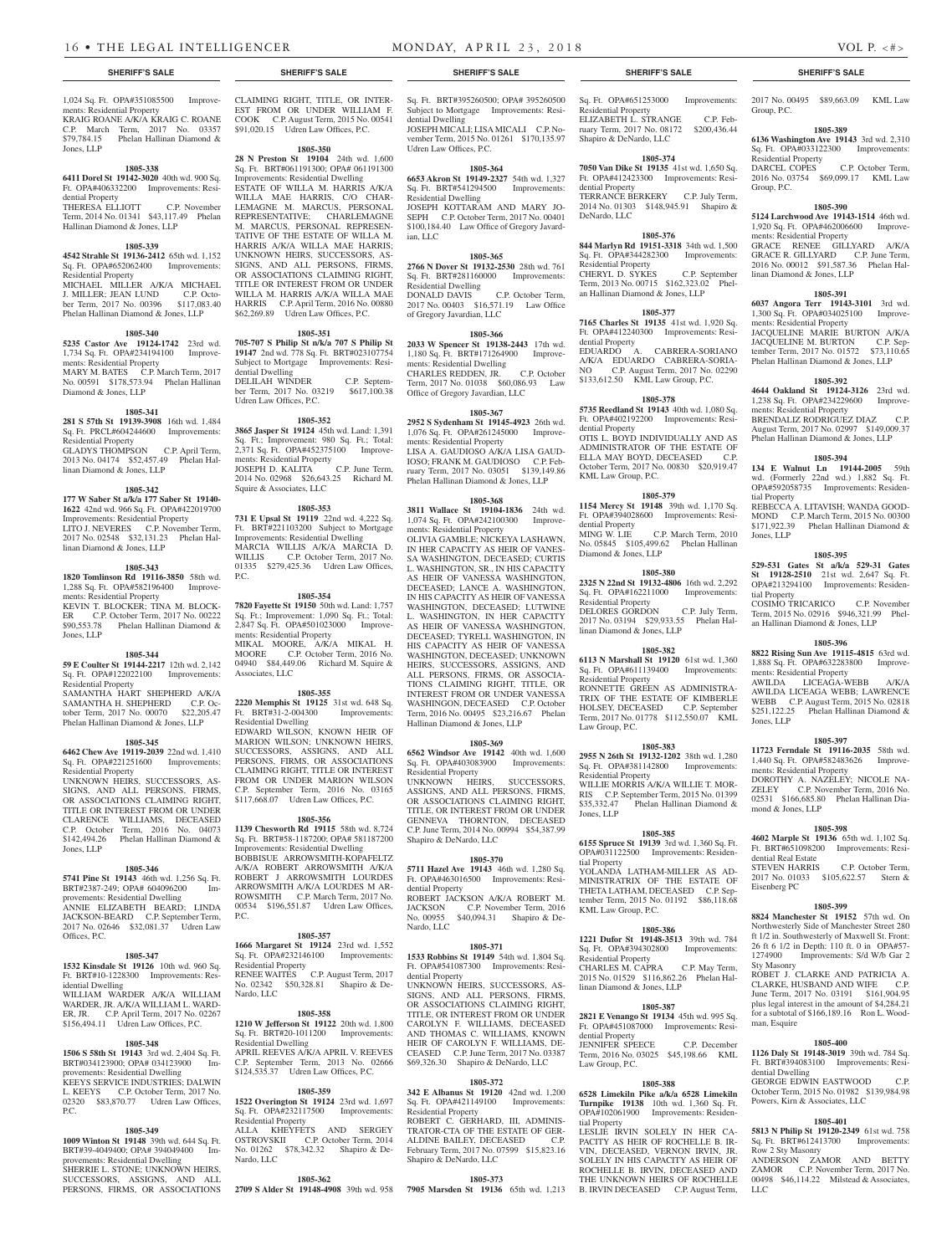tial Property

Law Group, P.C.

Law Group, P.C.

Residential Property

Residential Property

ments: Residential Property

dential Property

tial Property

Group, P.C.

dential Property<br>DAWN ISAAC

Group, P.C.

No.  $01730$  \$107,006.01

ments: Residential Property

Hallinan Diamond & Jones, LLP

Hallinan Diamond & Jones, LLP

Law Group, P.C.

OPA#421303400 Improvements: Residen-

COLETTE CAMPBELL C.P. October COLETTE CAMPBELL C.P. October<br>Term, 2017 No. 00272 \$73,170.31 KML

**1805-455 2335 77th Ave a/k/a 2335 W 77th Ave 19150**  50th wd. 1,920 Sq. Ft. OPA#501425300 Improvements: Residential Property MARKITA P. WHITE C.P. September Term, 2017 No. 02398 \$75,832.24 KML

**1805-456 6491 Woodbine Ave 19151** 34th wd. 25,318 Sq. Ft. OPA#344136400 Improvements:

THOMAS C. STAFFORD C.P. December Term, 2016 No. 03437 \$736,684.46 KML

**1805-457 420 W Huntingdon St 19133** 19th wd. 900 Sq. Ft. OPA#192309000 Improvements:

DANA C. GARNER A/K/A DANA GAR-NER C.P. September Term, 2017 No. 03260 \$32,146.06 KML Law Group, P.C. **1805-458 7019 Reedland St 19142-1715** 40th wd. 1,024 Sq. Ft. OPA#406210000 Improve-

CHRISTOPHER WYCHE C.P. December Term, 2017 No. 02807 \$55,632.77 Phelan

**1805-459 4099 Lancaster Ave a/k/a 711 N 41st St 19104** 6th wd. 1,223 Sq. Ft. OPA#871066400 Improvements: Residential Property DIANE JOHNSON INDIVIDUALLY AND AS EXECUTRIX OF THE ESTATE OF KATIE SESSOMS BROWN, DECEASED C.P. October Term, 2017 No. 01324 \$97,160.44 KML Law Group, P.C.

**1805-460 5647 N 16th St 19141** 17th wd. 1,785 Sq. Ft. OPA#172125100 Improvements: Resi-

DEBORAH DAVIS SOLELY IN HER CA-PACITY AS HEIR OF LORETTA DAVIS, DECEASED, VICTORIA DAVIS SOLELY IN HER CAPACITY AS HEIR OF LO-RETTA DAVIS, DECEASED AND THE UNKNOWN HEIRS OF LORETTA DAVIS DECEASED C.P. May Term, 2017 No. 00930 \$82,179.85 KML Law Group, P.C. **1805-461 543 N Paxon St a/k/a 543 Paxon St 19131**  44th wd. 729 Sq. Ft. OPA#442257100 Improvements: Residential Property

ELIJAH BRIGGS SOLELY IN HIS CAPAC-ITY AS HEIR OF HUIE R. HAMPTON, DE-CEASED, FRANKLIN BRIGGS SOLELY IN HIS CAPACITY AS HEIR OF HUIE R. HAMPTON, DECEASED, CARRIE LEE BRIGGS SOLELY IN HER CAPACITY AS HEIR OF HUIE R. HAMPTON, DE-CEASED, ANDERSON THOMAS BRIGGS SOLELY IN HIS CAPACITY AS HEIR OF HUIE R. HAMPTON, DECEASED, LO-RETTA FULTON SOLELY IN HER CA-PACITY AS HEIR OF HUIE R. HAMPTON, DECEASED, THE UNKNOWN HEIRS OF HUIE R. HAMPTON DECEASED, FRANK MILLIE SOLELY IN HER CAPACITY AS HEIR OF HUIE R. HAMPTON, DE-CEASED, ETHEL PARKER SOLELY IN HER CAPACITY AS HEIR OF HUIE R. HAMPTON, DECEASED AND SHANNON WILLENE SOLELY IN HER CAPACITY AS HEIR OF HUIE R. HAMPTON, DE-CEASED C.P. June Term, 2016 No. 00806 \$51,489.52 KML Law Group, P.C. **1805-462 1336 N 54th St 19131** 4th wd. 1,482 Sq. Ft. OPA#041283900 Improvements: Residen-

ANDRE E. BAILEY C.P. October Term, 2017 No. 03966 \$100,826.22 KML Law

**1805-463 2512 S 75th St 19153** 40th wd. 1,235 Sq. Ft. OPA#404153700 Improvements: Resi-

**1805-464 330 E Chelten Ave 19144-5730** 12th wd. 4,330 Sq. Ft. OPA#122109200 Improve-

TANISHA V. HOLMES C.P. December Term, 2017 No. 02065 \$97,907.85 Phelan

C.P. August Term, 2017<br>7.006.01 KML Law

### **SHERIFF'S SALE SHERIFF'S SALE SHERIFF'S SALE SHERIFF'S SALE SHERIFF'S SALE**

#### **1805-402**

**4937 N Fairhill St 19120-3711** 49th wd. 2,000 Sq. Ft. BRT#491170400 Improvements: Semi/det 2 Sty Masonry DONNA MAIELLANO A/K/A DONNA MAIEILANO C.P. February Term, 2017 No. 02899 \$71,081.29 Milstead & Associates, LLC

#### **1805-403**

**1619 N 56th St 19131-3501** 4th wd. 1,552 Sq. Ft. BRT#041351900 Improvements: Row Cov/apt 2 Sty Mason RONALD K. JONES C.P. October Term, 2017 No. 03197 \$45,719.44 Milstead & Associates, LLC

#### **1805-405**

**4636 Hedge St 19124-3320** 23rd wd. 2,568 Sq. Ft. BRT#232263800 Improvements: Det 2.5 Sty Frame<br>EL CID L. JONES C.P. November Term. 2017 No. 00820 \$40,923.01 Milstead & Associates, LLC

Eisenberg PC

**1805-406 350 N Redfield St 19139** 04th wd. 1,395 Sq. Ft. BRT#042253000 Improvements:

Residential Real Estate FANNIE PRYOR C.P. September Term, 2017 No. 002643 \$56,058.99 Stern &

**1805-407 5011 Wissahickon Ave 19141** 13th wd. 4,558 Sq. Ft. BRT#133168700 Improvements: Residential Dwelling

SHIRLEAN SWEDENBURG A/K/A SHIRLEAN LEE C.P. December Term, 2017 No. 00929 \$71,018.83 Martha E. Von Rosenstiel, P.C., Martha E. Von Rosenstiel, Esquire, Heather Riloff, Esquire, Tyler J. Wilk, Esquire

#### **1805-408**

**3728 N 18th St 19140-3533** 13th wd. 1,499 Sq. Ft. BRT#131252500 Improvements: Row Conv/apt 3 Sty Mason CARLA D. DRAKES-PILGRIM AND NI-<br>GEL ROGER PILGRIM CP Novem-GEL ROGER PILGRIM ber Term, 2017 No. 02038 \$105,445.02 Milstead & Associates, LLC

**1805-409**

**5750-52 Rising Sun Ave 19120-1626** 35th wd. 5,508 Sq. Ft. BRT#351315300 Improvements: Det Conv Apt 2 Sty Mason UNKNOWN HEIRS, SUCCESSORS, AS-SIGNS, AND ALL PERSONS, FIRMS, OR ASSOCIATIONS CLAIMING RIGHT, TITLE, OR INTEREST FROM OR UNDER ROSENEX MICHEL, DECEASED MORT-GAGOR AND REAL OWNER C.P. June Term, 2014 No. 01596 \$377,090.31 Milstead & Associates, LLC

#### **1805-410**

**4118 E Howell St 19135** 62nd wd. 1,762 Sq. Ft. BRT#622173800 Improvements: Row 2 Sty Masonry

DENNIS S. MARAGLIANO AND SUSAN MORALES MARAGLIANO A/K/A SUSAN MARAGLIANO C.P. October Term, 2016 No. 02982 \$143,524.59 Milstead & Associates, LLC

#### **1805-411**

**5934 Weymouth St 19120-1123** 35th wd. 1,163 Sq. Ft. BRT#352225900 Improvements: Row B/gar 2 Sty Masonry KELLEY JOHNSON A/K/A KELLY JOHN-SON AND CRYSTAL HASKINS C.P. June Term, 2017 No. 00688 \$118,235.87 Milstead & Associates, LLC

#### **1805-412**

**2308 W Cumberland St 19132-4118** 16th wd. 1,671 Sq. Ft. BRT#162285200 Improvements: Row 2 Sty Masonry RANDALL T. DRAIN AND UNKNOWN HEIRS, SUCCESSORS, ASSIGNS, AND ALL PERSONS, FIRMS, OR ASSOCIA-TIONS CLAIMING RIGHT, TITLE, OR INTEREST FROM OR UNDER JANET D. GRISWOLD C.P. October Term, 2015 No. 01966 \$41,145.03 Milstead & Associates, LLC

#### **1805-413**

**2530 W Girard Ave 19130-1314** 29th wd. 1,005 Sq. Ft. BRT#291016500 Improvements: Row 3 Sty Masonry DAVID L. BROOKS C.P. October Term. 2016 No. 01638 \$57,731.94 Milstead & Associates, LLC

#### **1805-414**

**4550 E Thompson St 19137-2004** 45th wd. 1,400 Sq. Ft. BRT#453225500 Improvements: Det 2 Sty Masonry CONRAD M. WRIGHT C.P. July Term, 2017 No. 03200 \$106,844.12 Milstead & Associates, LLC

**1805-415**

**8037 Gilbert St 19150-2419** 50th wd. 5,751 Sq. Ft. BRT#502134800 Improvements: Det W/d Gar 1.5 Sty Mason ERNEST O. OSEI C.P. February Term, 2017 No. 03492 \$229,677.75 Milstead & Associates, LLC

#### **1805-416**

**1422 N 11th St 19122-3411** 20th wd. 1,620 Sq. Ft. BRT#202207700 Improvements: Row 2 Sty Masonry<br>NAJEEB SHEIKH NAJEEB SHEIKH C.P. October Term, 2017 No. 00823 \$71,893.45 Milstead & Associates, LLC

#### **1805-417**

**5737 Nassau Rd 19131** 4th wd. ROW B/ GAR 2 STY MASONRY; 1,280 Sq. Ft. BRT#043259600 Improvements: Residential Dwelling EMENTRESS P. JONES REVOCABLE LIVING TRUST, SONYA DAVIS, KNOWN SURVIVING HEIR OF EMENTRESS P. JONES AND UNKNOWN SURVIVING HEIRS OF EMENTRESS P. JONES C.P. July Term, 2017 No. 01041 \$98,863.74 McCabe, Weisberg, & Conway, LLC

### **1805-418**

**1848 E. Madison St 19134-2528** 54th wd. 1,099 Sq. Ft. BRT#452010500 Improvements: Row 2 Sty Masonry LENAIR SAMPSON C.P. December Term, 2016 No. 01796 \$27,360.61 Milstead & Associates, LLC

#### **1805-419**

**2013 S 28th St 19145** 48th wd. ROW B/ GAR 2 STY MASONRY; 1,024 Sq. Ft. BRT#482346400 Improvements: Residential Dwelling ERNESTINE B. BELL C.P. May Term, 2016 No. 01574 \$171,518.88 McCabe, Weisberg, & Conway, LLC

#### **1805-420**

**1207 S 46th St a/k/a 1207-1209 S 46th St 19143** 27th wd. ROW 3 STY MASONRY; 3,255 Sq. Ft. BRT#272161500 Subject to Mortgage Improvements: Residential Dwelling ROSA REED-SIMMONS A/K/A REVER-END ROSA REED-SIMMONS C.P. July Term, 2016 No. 03366 \$367,526.71 Mc-Cabe, Weisberg, & Conway, LLC

#### **1805-421**

**117 W Courtland St 19140-1604** 42nd wd. 1,800 Sq. Ft. BRT#422040000 Improvements: Row 2 Sty Masonry JOANNE MCCUTCHEN C.P. November Term, 2016 No. 01404 \$48,142,90 Milstead & Associates, LLC

#### **1805-422**

**4228 Westminster Ave 19104** 6th wd. ROW 2 STY MASONRY; 1,594 Sq. Ft. BRT#062092000 Improvements: Residential Dwelling CARNELIOUS PITMON C.P. September Term, 2017 No. 01138 \$88,825.28 Mc-Cabe, Weisberg, & Conway, LLC

#### **1805-423**

**1406 N Hirst St 19151-3809** 34th wd. 810 Sq. Ft. BRT#342326900 Improvements: Row 2 Sty Masonry TERRANCE HURT, KNOWN HEIR TO MARY MILLER A/K/A MARY E. MILLER, DECEASED MORTGAGOR AND REAL OWNER, UNKNOWN HEIRS, SUCCES-SORS, ASSIGNS, AND ALL PERSONS, FIRMS, OR ASSOCIATIONS CLAIMING RIGHT, TITLE OR INTEREST FROM MARY MILLER A/K/A MARY E. MILLER, DECEASED MORTGAGOR AND REAL OWNER C.P. June Term, 2015 No. 02615 \$39,314.00 Milstead & Associates, LLC

#### **1805-424**

**921 E Gorgas Ln 19150** 50th wd. S/D W/GAR 3 STY MASONRY; 3,160 Sq. Ft. BRT#502418515 Improvements: Residential Dwelling FERMAN MOODY, TIANA SPRINGLE AND MARVA SPRINGLE C.P. September Term, 2015 No. 02866 \$303,177.87 McCabe, Weisberg, & Conway, LLC

#### **1805-425**

**5106 Delancey St 19143-1504** 16th wd. 912 Sq. Ft. BRT#602118800 Improvements: Row 2 Sty Masonry KENNETH L. MANLEY AND MELISSA<br>MANLEY C.P. July Term, 2017 No. MANLEY C.P. July Term, 2017 No. 01444 \$75,518.10 Milstead & Associates, LLC

#### **1805-426**

**4127 J St 19124-5213** 33rd wd. 684 Sq. Ft. OPA#332246900 Improvements: Residential Property JORGE R. ORTIZ; CARMEN MERCADO C.P. March Term, 2016 No. 00344 \$80,231.44 Phelan Hallinan Diamond & Jones, LLP

#### **1805-427**

**2023 S 5th St 19148-2547** 39th wd. 1,260 Sq. Ft. OPA#392274800 Improvements: Residential Property GERARDO RIVERA C.P. July Term, 2017 No. 01258 \$93,891.28 Phelan Hallinan Diamond & Jones, LLP

#### **1805-428**

**4014 Shelmire St 19125** 41st wd. 1,396 Sq. Ft. OPA#412215500 Improvements: Residential Property JAMES M. WEISEMAN C.P. June Term, 2016 No. 02674 \$53,242.75 Phelan Hallinan Diamond & Jones, LLP

#### **1805-430**

**8502 Lyons Pl 19153-1912** 40th wd. 1,440 Sq. Ft. OPA#405181421 Improvements: Residential Property FRED L. EDWARDS C.P. May Term, 2013 No. 03040 \$107,841.71 Phelan Hallinan Diamond & Jones, LLP

#### **1805-431**

**6112 Hasbrook Ave 19111-5904** 35th wd. 1,144 Sq. Ft. OPA#352256400 Improvements: Residential Property GALAN EMILIANO A. RAMIREZ; GLO-RIA DELEON C.P. March Term, 2015 No. 00742 \$116,218.12 Phelan Hallinan Diamond & Jones, LLP

#### **1805-432**

**2741 N. Croskey St 19132** 11th wd. 653 Sq. Ft. OPA#111327200 Subject to Mortgage Improvements: Residential Dwelling LEE DRUMMER C.P. May Term, 2017 No. 01706 \$13,737.33 Michael Boland, Esq

#### **1805-433**

**9247 Treaty Rd 19114** 57th wd. Land: 6,000 Sq. Ft.; Improvement: 1,200 Sq. Ft.; Total: 7,200 Sq. Ft. OPA#572272400 Improvements: Residential Property MIGUEL A. PIRELA C.P. October Term, 2017 No. 04119 \$222,257.09 Richard M. Squire & Associates, LLC

#### **1805-434**

**6045 N 21st St 19138-2401** 17th wd. 1,290 Sq. Ft. BRT#172446200; PRCL#124N11-65 Improvements: Residential Dwelling EVETTE L. REID C.P. August Term, 2017 No. 01091 \$40,336.33 Powers, Kirn & Associates, LLC

#### **1805-435**

**5620 Christian St 19143** 46th wd. 1,426 Sq. Ft. BRT#463136200 Improvements: Residential Real Estate DARIN GALLMAN C.P. September Term, 2017 No. 00612 \$127,363.74 Stern & Eisenberg PC

#### **1805-436**

**905 Vernon Rd 19150** 50th wd. Beginning Point: on the Northwesterly side of Vernon Road 70 feet wide at the distance of 77 feet 9 inches Northeastwardly from the Northeasterly side of Stenton Avenue 70 feet wide OPA#502405700 Improvements: S/d W/b Gar 2 Sty Masonry BRYAN MCGRAW C.P. February Term,

2017 No. 08014 \$217,035.34 Patrick J. Wesner, Esquire

#### **1805-437**

**7371 Woolston Ave 19138** 10th wd. 1,436 Sq. Ft. BRT#102418600 Improvements: Residential ROSLYN A. PAIGE C.P. October Term,

2017 No. 01014 \$86,939.64 Stern & Eisenberg PC

#### **1805-438**

**857 Brooklyn St 19104-1445** 24th wd. Beginning Point: Situate on the East side of Brooklyn Street, at the distance of one hundred eighty-four feet four inches Northward from the North side of Parrish St OPA#062298500 Improvements: Row 2 Sty Masonry CEDRIC T. DUDLEY AND LASHAWN

BROWN C.P. July Term, 2016 No. 02991 \$63,838.13 Patrick J. Wesner, Esquire

#### **1805-439**

**572 Geneva Ave 19120-2626** 42nd wd. Beginning Point: Situate on the South side of Geneva Avenue at the distance of 535 feet eastward from the east side of Westford Road OPA#421215900 Improvements: Row 2 Sty Masonry KEELY MACK C.P. October Term, 2017 No. 01325 \$124,477.88 Patrick J. Wesner, Esquire

**1805-440 404 Walter St 19111** 35th wd. 2,500 Sq. Ft. OPA#353181200 Improvements: Residential Property MARLENE KAPETULA C.P. November Term, 2016 No. 00801 \$204,734.42 KML Law Group, P.C.

**1805-442 1814 E Schiller St 19134** 45th wd. 1,054

Sq. Ft. OPA#452095900 Improvements: Residential Property BERNARD BENI C.P. November Term, 2017 No. 01161 \$87,133.56 KML Law Group, P.C.

#### **1805-443**

**3143 Hartville St 19134** 7th wd. 668 Sq. Ft. OPA#071552200 Improvements: Residential Property FRANCISCA ROMAN A/K/A FRANC-ESCA ROMAN C.P. September Term, 2017 No. 02887 \$15,156.33 KML Law Group, P.C.

#### **1805-444**

**6012 Catharine St a/k/a 6012 Catherine St 19143** 3rd wd. 1,980 Sq. Ft. OPA#033005500 Improvements: Residential Property IVRA E. DAVIS C.P. April Term, 2016 No. 02803 \$68,676.51 KML Law Group, P.C.

#### **1805-445**

**1014 N Pallas St 19104** 6th wd. 882 Sq. Ft. OPA#062322800 Improvements: Residential Property SHAWNNETTE D.L. JOHNSON C.P. November Term, 2017 No. 02580 \$38,940.03 KML Law Group, P.C.

#### **1805-446**

**2849 Stevens St 19149** 62nd wd. 937 Sq. Ft. OPA#621211300 Improvements: Residential Property YVONNE SMITH C.P. October Term, 2017 No. 01331 \$120,237.26 KML Law Group, P.C.

#### **1805-447**

**12679 Biscayne Dr 19154** 66th wd. 1,783 Sq. Ft. OPA#663411800 Improvements: Residential Property PATRICIA MAJEWSKI C.P. May Term, 2017 No. 02745 \$39,520.95 KML Law Group, P.C.

#### **1805-448**

**5418 N Mascher St 19120** 42nd wd. 4,958 Sq. Ft. OPA#422373100 Improvements: Residential Property RONALD H. HUMPHREY A/K/A RON-ALD HUMPHREY C.P. July Term, 2013 No. 04774 \$140,887.52 KML Law Group, P.C.

#### **1805-449**

Law Group, P.C.

Esquire

dential Property

Law Group, P.C.

Residential Property

KML Law Group, P.C.

Residential Property

Law Group, P.C.

**6028 Magnolia St a/k/a 6028 Magnolia Ave 19144** 59th wd. 1,535 Sq. Ft. OPA#592235100 Improvements: Residential Property LYNNELLE WAKEFIELD C.P. April Term, 2016 No. 03394 \$19,292.08 KML

**1805-450 7553 Woolston Ave 19150-2611** 10th wd. Beginning Point: Intersection of the Northeasterly side of Woolston Avenue (fifty feet wide) and the Southeasterly side of Cliveden Street (Sixty-six feet wide) OPA#102424900 Improvements: Row B/gar 2 Sty Masonry LEVAR E. BROWN AND TAMIKA M. BROWN C.P. August Term, 2017 No. 03073 \$151,322.69 Patrick J. Wesner,

**1805-451 4151 Stirling St 19135** 55th wd. 1,245 Sq. Ft. OPA#552055000 Improvements: Resi-

MARIE STEPHANE RELY C.P. August Term, 2017 No. 00633 \$83,985.14 KML

**1805-452 968 N Marshall St 19123** 14th wd. 1,247 Sq. Ft. OPA#871084550 Improvements:

BENJAMIN HOWARD JOHNSON C.P. July Term, 2017 No. 03709 \$99,747.28

**1805-453 2447 S Frazier St 19143** 40th wd. 1,114 Sq. Ft. OPA#402011500 Improvements:

WILLIE MAE KELLY C.P. September Term, 2017 No. 02217 \$15,241.65 KML

**1805-454 4626 Ella St 19120** 42nd wd. 1,384 Sq. Ft.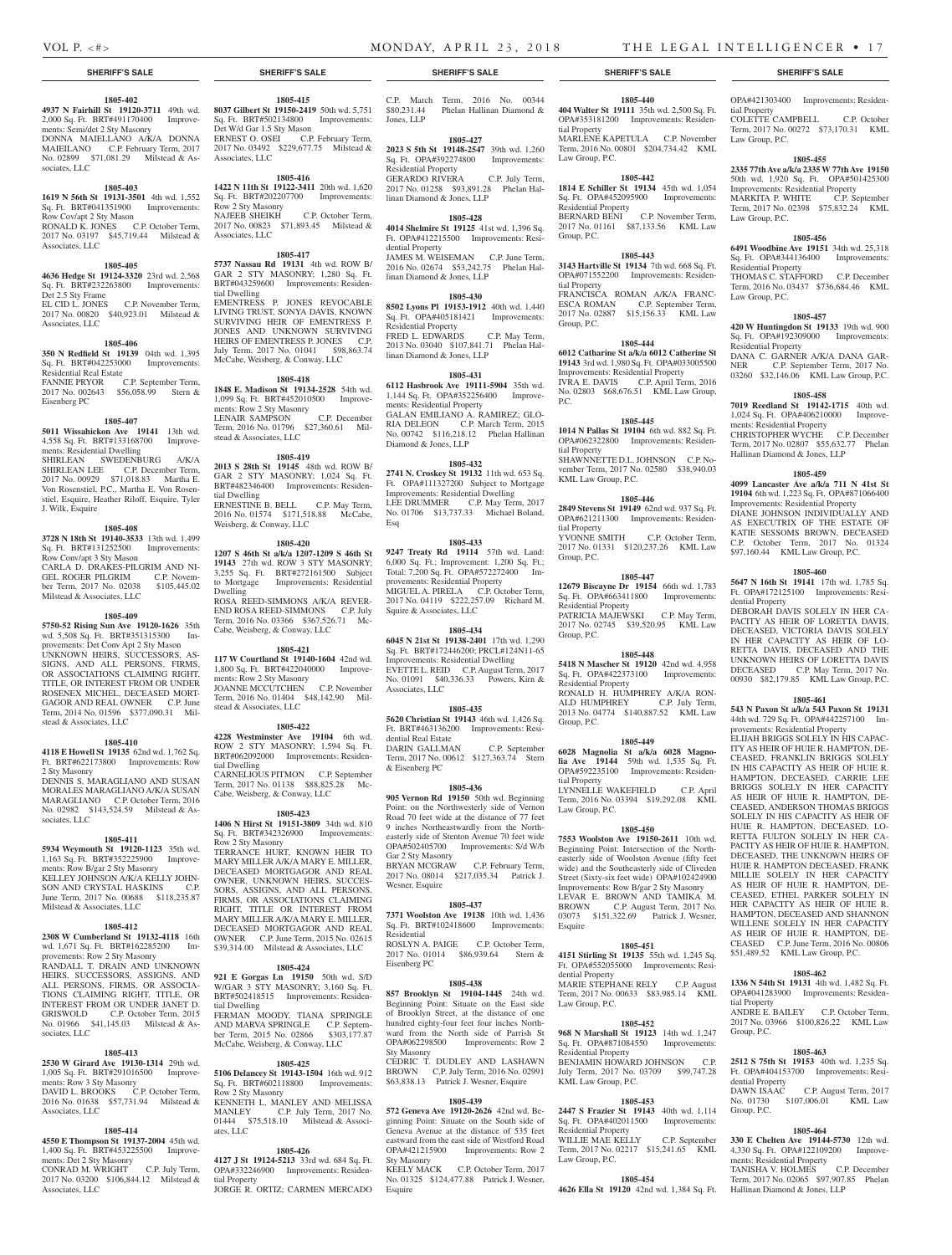**1805-480 441 Tomlinson Rd Unit D-7 19116** 58th wd. 1,169 Sq. Ft. OPA#888582810 provements: Residential Property MARIA PREOBRAJENSKAYA INDI-VIDUALLY AND IN HER CAPACITY AS HEIR OF NINA PREOBRAJENSKAYA A/K/A NINA PREOBRAJENSKYA DE-CEASED C.P. January Term, 2016 No. 03154 \$159,829.40 KML Law Group,

**1805-481 39 N Saint Bernard St 19139** 44th wd. 1,701 Sq. Ft. OPA#441052800 Improve-

RICHARD ROSS SOLELY AND IN HIS CAPACITY AS HEIR OF ELSIE CUFF ROSS, DECEASED AND VICTORIA ROSS LOFTON SOLELY IN HER CAPACITY AS HEIR OF ELSIE CUFF ROSS, DECEASED C.P. November Term, 2017 No. 02014 \$106,471.90 KML Law Group, P.C. **1805-482 1731 S Dover St 19145** 36th wd. 1,120 Sq. Ft. OPA#364385200 Improvements: Resi-

CHRISDEN NORMAN C.P. December Term, 2015 No. 01689 \$154,657.02 Sha-

**1805-483 5004 Irving St 19139-4111** 60th wd. 1,395 Sq. Ft. OPA#602095300 Improvements:

NICOLE BUCK A/K/A NICOLE BUCK GRIMES C.P. August Term, 2015 No. 04071 \$47,668.07 Phelan Hallinan Dia-

**1805-484 9551 B James St, a/k/a 9551 James St #15B 19114** 88th wd. (Formerly 65th wd.) 1,056 Sq. Ft. OPA#888651440 Improvements:

ALICIA STERN C.P. October Term, 2017 No. 00397 \$81,234.57 Phelan Hallinan

**1805-485 2016 Fernon St 19145-1422** 36th wd. 658 Sq. Ft. BRT#363089400 Improvements:

GEORGE HINSON AND UNKNOWN HEIRS, SUCCESSORS, ASSIGNS, AND ALL PERSONS, FIRMS, OR ASSOCIA-TIONS CLAIMING RIGHT, TITLE, OR INTEREST FROM OR UNDER MARLENE HINSON, DECEASED MORTGAGOR AND REAL OWNER C.P. March Term, 2017 No. 00527 \$47,099.01 Milstead &

**1805-486 1818 Griffith St, a/k/a 1816 Griffith St 19111-2906** 56th wd. 1,766 Sq. Ft. OPA#561530300 Improvements: Residen-

GERALD V. TOZZI, IN HIS CAPACITY AS ADMINISTRATOR OF THE ESTATE OF JOHN PRZYBYSZEWSKI; BRIELLE PRZYBYSEWSKI, IN HER CAPAC-ITY AS HEIR OF THE ESTATE OF JOHN PRZYBYSZEWSKI; UNKNOWN HEIRS, SUCCESSORS, ASSIGNS, AND ALL PERSONS, FIRMS, OR ASSOCIATIONS CLAIMING RIGHT, TITLE, OR INTEREST FROM OR UNDER JOHN PRZYBYSZE-WSKI, DECEASED C.P. October Term, 2017 No. 03208 \$94,073.39 Phelan Hal-

**1805-487**

INSEY A/K/A MARILYN MCKINSEY C.P. September Term, 2016 No. 02457 \$107,648.37 Milstead & Associates, LLC **1805-488 3018 Euclid Ave 19121-1813** 53rd wd. 773 Sq. Ft. BRT#323013000 Improvements:

TINA WILLIAMS, INDIVIDUALLY AND AS KNOWN HEIR OF DELORES WIL-LIAMS, DECEASED MORTGAGOR AND REAL OWNER AND UNKNOWN HEIRS, SUCCESSORS, ASSIGNS, AND ALL PERSONS, FIRMS, OR ASSOCIATIONS CLAIMING RIGHT, TITLE, OR INTEREST FROM OR UNDER DELORES WILLIAMS, DECEASED MORTGAGOR AND REAL OWNER DEFENDANT C.P. March Term, 2016 No. 01813 \$21,610.76 Milstead &

**1805-489 932 Atwood Ave a/k/a, 932 Atwood Rd 19151-3308** 34th wd. 1,024 Sq. Ft. OPA#344335000 Improvements: Residen-

linan Diamond & Jones, LLP

ments: Row 2 Sty Masonry

Row 2 Sty Masonry

Associates, LLC

tial Property

ments: Residential Property

dential Property

piro & DeNardo, LLC

Residential Property

mond & Jones, LLP

Residential Property

Diamond & Jones, LLP

Row 2 Sty Masonry

Associates, LLC

tial Property

P.C.

SHANNON E. HATCHER A/K/A SHAN-NON HATCHER C.P. November Term, 2017 No. 01710 \$91,730.99 Phelan Hallinan Diamond & Jones, LLP

#### **1805-490**

**1736 W Juniata St 19140** 13th wd. 1,324 Sq. Ft. BRT#131316600 Improvements: Residential CHRISTOPHER R. NICHOLS C.P. Oc-

tober Term, 2017 No. 00787 \$84,298.56 Stern & Eisenberg, PC

### **1805-491**

**1227 Kerper St 19111** 53rd wd. 1,781 Sq. Ft. OPA#532105800 Improvements: Residential Property STEVEN J. HAAS AND JO ANN HAAS C.P. January Term, 2017 No. 04909

\$154,444.06 Shapiro & DeNardo, LLC

### **1805-492**

**6040 Webster St 19143** 3rd wd. 1,638 Sq. Ft. BRT#033034100 Improvements: Residential Real Estate

ALIYA A. MARTINEZ C.P. October Term, 2017 No. 04122 \$128,820.90 Stern & Eisenberg PC

#### **1805-493**

**522 E High St 19144** 59th wd. 1,709 Sq. Ft. BRT#592035100 Improvements: Residential Real Estate

CLIFTON BEATTY, SOLELY AS HEIR OF THE ESTATE OF ROBERT A. SIMPKINS A/K/A ROBERT A. SIMPKINS, JR.; TANY-IA CLAGETTE, SOLELY AS HEIR OF THE ESTATE OF ROBERT A. SIMPKINS A/K/A ROBERT A. SIMPKINS, JR., DECEASED; THE UNKNOWN HEIRS, EXECUTORS ADMINISTRATORS AND DEVISEES OF THE ESTATE OF ROBERT A. SIMPKINS A/K/A ROBERT A. SIMPKINS, JR., DE-CEASED; BRANDALYNN SIMPKINS, SOLELY AS HEIR OF THE ESTATE OF ROBERT A. SIMPKINS A/K/A ROBERT A. SIMPKINS, JR., DECEASED AND CRYS-TAL TALLEY, SOLELY AS HEIR OF THE ESTATE OF ROBERT A. SIMPKINS A/K/A ROBERT A. SIMPKINS, JR., DECEASED C.P. September Term, 2017 No. 00112 \$157,594.29 Stern & Eisenberg PC

#### **1805-494**

**5728 N. 6th St 19120** 61st wd. 1,268 Sq. Ft. BRT#612272800 Subject to Mortgage Improvements: Residential Dwelling

DAISY CARNEY C.P. November Term, 2017 No. 02490 \$39,129.43 Weber Gallagher Simpson Stapleton Fires & Newby, LLP; Sarah A. Elia, Esq.

#### **1805-495**

**5923 Shisler St 19149-3728** 53rd wd. 1,353 Sq. Ft. BRT#531284600 Improvements: Row B/gar 2 Sty Masonry RAHEEM H. SHABAZZ JONES AND JAC-QUELINE L. IRVING C.P. April Term, 2014 No. 00779 \$149,601.14 Milstead & Associates, LLC

#### **1805-496**

**7601-7615 Frankford Ave 19136-3606** 65th wd. 11,070 Sq. Ft. BRT#882746000 Subject to Mortgage Improvements: Residential Dwelling

CHARAN KAUR AND PRINCE FUEL COMPANY C.P. March Term, 2011 No. 02719 \$647,271.41 Law Office of Gregory Javardian, LLC

#### **1805-497 2254 Pratt St 19137** 45th wd. 1,146 Sq. Ft.

**3308 Haverford Ave 19104-2021** 24th wd. 1,661 Sq. Ft. BRT#242033100 Improve-RHONDA STRATTON A/K/A RHONDA M. STRATTON AND MARILYN T. MCK-OPA#453371600 Improvements: Residential Property WILLIAM SARIEGO C.P. May Term, 2017 No. 00544 \$66,510.44 Shapiro & DeNardo, LLC

#### **1805-498**

**4810 N 10th St 19141** 49th wd. 1,573 Sq. Ft. OPA#491352800 Improvements: Residential Property SAMANTHA JOHNSON-FOULK, ADMIN-ISTRATRIX OF THE ESTATE OF CARO-LYN A. FOULK, DECEASED C.P. December Term, 2017 No. 00934 \$38,045.66 Shapiro & DeNardo, LLC

#### **1805-499**

**5715 Whitby Ave 19143** 51st wd. ROW 2 STY MASONRY; 1,662 Sq. Ft. BRT#513124100 Improvements: Residential Dwelling ROCHELLE WHITTINGTON, EXECU-TRIX OF THE ESTATE OF MABEL D. HUNTE C.P. July Term, 2016 No. 00872 \$103,907.47 McCabe, Weisberg, & Conway, LLC

#### **1805-500**

**1224 N Alden St 19131** 4th wd. ROW 2 STY MASONRY; 1,236 Sq. Ft. BRT#043116400

#### **SHERIFF'S SALE SHERIFF'S SALE SHERIFF'S SALE SHERIFF'S SALE SHERIFF'S SALE**

Improvements: Residential Dwelling UNKNOWN SURVIVING HEIRS OF RUS-SELL W. PAYNE, JR. C.P. March Term, 2016 No. 00918 \$74,125.64 McCabe, Weisberg, & Conway, LLC

#### **1805-501**

**6042 Latona St 19143** 3rd wd. ROW 2 STY MASONRY; 1,328 Sq. Ft. BRT#033173900 Improvements: Residential Dwelling MARION E. HINMAN C.P. January Term, 2017 No. 03452 \$127,897.30 Mc-Cabe, Weisberg, & Conway, LLC

#### **1805-502**

**1919 Dalkeith St 19140** 13th wd. ROW 2 STY MASONRY; 716 Sq. Ft. BRT#131352200 Subject to Mortgage Improvements: Residential Dwelling RICARDO DESOUZA, KNOWN SURVIV-ING HEIR OF ALFONSO A. EDWARDS, DOUGLAS EDWARDS, KNOWN SUR-VIVING HEIR OF ALFONSO A. ED-WARDS, MILTON EDWARDS, KNOWN SURVIVING HEIR OF ALFONSO A. ED-WARDS, GLEN G. EDWARDS, KNOWN SURVIVING HEIR OF ALFONSO A. EDWARDS, HYACINTH A. EDWARDS, KNOWN SURVIVING HEIR OF AL-FONSO A. EDWARDS, MAXINE D. ED-WARDS, KNOWN SURVIVING HEIR OF ALFONSO A. EDWARDS, VICTORIA R. EDWARDS, KNOWN SURVIVING HEIR OF ALFONSO A. EDWARDS AND UN-KNOWN SURVIVING HEIRS OF ALFON-SO A. EDWARDS C.P. October Term, 2016 No. 01835 \$37,469.18 McCabe, Weisberg, & Conway, LLC

#### **1805-503**

**2058 E Cheltenham Ave 19124** 41st wd. 1,278 Sq. Ft. OPA#411069500 Improvements: Residential Property BALLAH T. NARMAH AND MUNA REEVES C.P. August Term, 2017 No. 03070 \$71,550.28 Shapiro & DeNardo, LLC

#### **1805-504**

**4104 Robbins St 19135** 55th wd. ROW B/GAR 2 STY MASONRY; 1,432 Sq. Ft. BRT#552037100 Improvements: Residential Dwelling DOREEN PERRY C.P. July Term, 2017 No. 03027 \$43,320.70 McCabe, Weisberg, & Conway, LLC

#### **1805-505**

**7823 Provident Rd 19150** 50th wd. 1,238 Sq. Ft. OPA#501183200 Improvements: Residential Property KIMBERLY RUFF, A/K/A KIMBERLY Y. RUFF C.P. February Term, 2013 No. 00303 \$47,987.20 Meredith H. Wooters, Esquire; Manley Deas Kochalski, LLC

#### **1805-506**

**4523 N Marvine St 19140-1235** 49th wd. 1,350 Sq. Ft. OPA#491417100 Improvements: Residential Property SHEA HUDSON KERR, IN HER CAPAC-ITY AS ADMINISTRATRIX OF THE ES-TATE OF BARBARA BOND MACK A/K/A BARBARA ANN BOND; CHRISTOPHER LEE HUDSON, IN HIS CAPACITY AS HEIR OF THE ESTATE OF BARBARA BOND MACK A/K/A BARBARA ANN BOND; UNKNOWN HEIRS, SUCCES-SORS, ASSIGNS, AND ALL PERSONS,

FIRMS, OR ASSOCIATIONS CLAIMING RIGHT, TITLE, OR INTEREST FROM OR UNDER BARBARA BOND MACK A/K/A BARBARA ANN BOND, DE-CEASED C.P. January Term, 2017 No. 03002 \$46,222.70 Phelan Hallinan Diamond & Jones, LLP

#### **1805-507**

**2555 S Massey St a/k/a, 2555 Massey St 19142-2122** 40th wd. 1,018 Sq. Ft. OPA#406115300 Improvements: Residential Property

BERNICE L. TOWNSEND C.P. April Term, 2017 No. 03704 \$52,329.77 Phelan Hallinan Diamond & Jones, LLP

#### **1805-508 439 N 65th St 19151-4004** 34th wd. 1,536

Sq. Ft. OPA#343114500 Improvements: Residential Property BOOKER T. RAYNOR, III C.P. January

Term, 2017 No. 04826 \$74,991.65 Phelan Hallinan Diamond & Jones, LLP

#### **1805-509**

**5551 Walton Ave 19143-2501** 46th wd. (Formerly 60th wd.) 1,040 Sq. Ft. OPA#463075600 Improvements: Residential Property BETHELHEM TESFAYE TESSEMA A/K/A BETHELHEM T. TESSEMA C.P. November Term, 2017 No. 00499 \$45,212.11 Phelan Hallinan Diamond & Jones, LLP

# **1805-510**

**324 Devereaux Ave 19111-6015** 35th wd. 1,060 Sq. Ft. OPA#352192700 Improvements: Residential Property RHONDA LARRY; KETURAH LARRY; ROBERT LARRY, III C.P. November Term, 2000 No. 00159 \$119,381.98 Phelan Hallinan Diamond & Jones, LLP

#### **1805-511**

**7329 N 21st St 19138** 42nd wd. 1,888 Sq. Ft. OPA#101179800 Improvements: Residential Property

ROOSEVELT RIDDICK; CHANDA D. RIDDICK, AS ADMINISTRATRIX TO THE ESTATE OF MELBA S. RIDDICK, A/K/A MELBA RIDDICK C.P. December Term, 2016 No. 01289 \$74,999.47 Cristina L. Connor, Esquire; Manley Deas Kochalski, LLC

#### **1805-512**

**111 S. 15th St, Unit P208 19102** 8th wd. Land: 0 Sq. Ft.; Area: 750 Sq. Ft. BRT#888087468 Improvements: Residential Real Estate

LYNN ROTHMAN C.P. September Term, 2017 No. 001338 \$291,016.61 Stern & Eisenberg PC

### **1805-513**

**8837 E Roosevelt Blvd 19152** 57th wd. 3,523 Sq. Ft. OPA#571161900 Improvements: Residential Property

JORGE COLON; DENNISE COLON C.P. September Term, 2017 No. 02642 \$174,992.49 Justin F. Kobeski, Esquire; Manley Deas Kochalski LLC

#### **1805-515**

**4506 N 7th St 19140-2335** 49th wd. 1,035 Sq. Ft. BRT#491209600 Subject to Mortgage Improvements: Residential Dwelling JAMES COREY STROUD, KNOWN HEIR OF OLGA RIVERA; MILAGROS RIVERA, PERSONAL REPRESENTATIVE OF THE ESTATE OF OLGA RIVERA AND AS A KNOWN HEIR OF OLGA RIVERA; ES-TATE OF OLGA RIVERA; UNKNOWN HEIRS, SUCCESSORS, ASSIGNS, AND ALL PERSONS, FIRMS, OR ASSOCIA-TIONS CLAIMING RIGHT, TITLE, OR IN-TEREST FROM OR UNDER OLGA RIVE-RA C.P. December Term, 2017 No. 00932 \$20,505.59 Udren Law Offices, P.C.

#### **1805-517**

**25 W Mount Pleasant Ave 19119** 9th wd. 3,734 Sq. Ft. fully described in Deed dated 6/29/2004 and recorded on 7/12/2004 document ID# 50967888 OPA#092000910 Subject to Mortgage Improvements: Residential FRANK KNAUSS C.P. August Term, 2017 No. 00386 \$157,116.68 Glenn M. Ross, Esquire

#### **1805-518**

**1332 S 54th St 19143** 51st wd. 2,159 Sq. Ft. BRT#514001800 Improvements: Residential EUGENIO RODRIGUEZ C.P. November

Term, 2017 No. 01636 \$69,274.72 Stern & Eisenberg PC **1805-519**

**418 Fitzgerald St 19148** 39th wd. 884 Sq. Ft. BRT#392186300 Improvements: Residential

ALL KNOWN AND UNKNOWN HEIRS, PERSONAL REPRESENTATIVES AND DEVISEES OF RODNEY SAUNDERS C.P. February Term, 2018 No. 01284 \$157,396.02 Stern & Eisenberg, PC

#### **1805-521**

**1536 Shunk St 19145** 26th wd. 1,168 Sq. Ft. BRT#261053300 Improvements: Residential Real Estate

WILLIAM ROSETTI AND JOANN M. RO-SETTI C.P. May Term, 2015 No. 01759 \$298,226.84 Stern & Eisenberg PC

#### **1805-522**

**10217 Kilburn Rd 19114** 66th wd. 1,805 Sq. Ft. OPA#661155300 Improvements: Residential Property BRIAN CONNELLY AND ASHLEY STINE

C.P. September Term, 2015 No. 02298 \$229,309.75 KML Law Group, P.C.

#### **1805-523**

**6524 N 13th St 19126-3603** 49th wd. 5,310 Sq. Ft. BRT#493224900 Improvements: Residential Real Estate SAEEDA TURNIPSEED C.P. January Term, 2016 No. 00268 \$54,132.37 Stern & Eisenberg PC

#### **1805-524**

**2245 Wharton St 19146** 36th wd. 744 Sq. Ft. BRT#361297700; OPA# 361297700 Improvements: Residential Dwelling MARGARET COLE C.P. October Term, 2017 No. 00055 \$95,317.90 Udren Law Offices, P.C.

#### tial Property MARY L. SHIELDS C.P. September Term, 2017 No. 01771 \$49,197.46 KML Law Group, P.C.

**1805-465 4728 C St 19120** 42nd wd. 1,147 Sq. Ft. OPA#421355000 Improvements: Residen-

#### **1805-466**

**8717 Sagamore Rd 19128** 21st wd. 6,188 Sq. Ft. OPA#214267500 Improvements: Residential Property

DAVID BRENNAN SOLELY IN HIS CA-PACITY AS HEIR OF JOAN BRENNAN, DECEASED, MICHAEL BRENNAN SOLELY IN HIS CAPACITY AS HEIR OF JOAN BRENNAN, DECEASED AND THE UNKNOWN HEIRS OF JOAN BRENNAN SOLELY IN HIS CAPACITY AS HEIR OF JOAN BRENNAN, DECEASED C.P. August Term, 2017 No. 03163 \$166,434.33 KML Law Group, P.C.

#### **1805-467**

**12484 Sweet Briar Rd 19154** 66th wd. 1,930 Sq. Ft. OPA#663182900 Improvements: Residential Property

CHRISTINA M. GALANAUGH AND DAN-IEL R. GALANAUGH JR C.P. February Term, 2016 No. 04539 \$238,410.26 KML Law Group, P.C.

#### **1805-468**

**4958 Wakefield St 19144** 12th wd. 1,216 Sq. Ft. OPA#121161200 Improvements: Residential Property

THE UNKNOWN HEIRS OF BARBARA BLAIR, DECEASED, EFFIE BILAL, KARIEEMAH BILAL, SOLELY IN HER CAPACITY AS HEIR OF BARBARA BLAIR, DECEASED, MILTON BLAIR SOLELY IN HIS CAPACITY AS HEIR OF BARBARA BLAIR, DECEASED, DONDI FORTUNE SOLELY IN HIS CAPAC-ITY AS HEIR OF BARBARA BLAIR, DE-CEASED, EMMA FORTUNE SOLELY IN HER CAPACITY AS HEIR OF BARBARA BLAIR, DECEASED, ESTELLE FORTUNE SOLELY IN HER CAPACITY AS HEIR OF BARBARA BLAIR, DECEASED AND LILLIAN FORTUNE SOLELY IN HER CA-PACITY AS HEIR OF BARBARA BLAIR, DECEASED C.P. March Term, 2016 No. 00988 \$88,166.47 KML Law Group, P.C.

#### **1805-469**

**359 E Wister St 19144** 12th wd. 1,620 Sq. Ft. OPA#121057100 Improvements: Residential Property

SHYTIA HOWARD-SMITH C.P. September Term, 2017 No. 02767 \$91,641.99 KML Law Group, P.C.

#### **1805-470**

**2143 Brighton St 19149** 54th wd. 1,796 Sq. Ft. OPA#542099400 Improvements: Residential Property<br>YOVANA BUSTAMANTE-ARROYO A/K/A YOVANA BUSTAMANTE C.P. November Term, 2015 No. 02398 \$168,726.21 KML Law Group, P.C.

**1805-471 2621 S Alder St 19148** 39th wd. 700 Sq. Ft. OPA#394127200 Improvements: Residen-

DONNA LAINO AND LOUIS LAI-NO C.P. August Term, 2016 No. 04338 \$98,308.50 KML Law Group, P.C.

**1805-473 832 Barlow St 19116** 58th wd. 2,593 Sq. Ft. OPA#582208849 Improvements: Residen-

BORIS BELOUS AND YELENA BE-LOUS C.P. April Term, 2017 No. 01587 \$271,930.07 KML Law Group, P.C. **1805-476 4408 Vista St 19136** 41st wd. 977 Sq. Ft. OPA#412195600 Improvements: Residen-

MICHAEL L. WINSTON AND JEAN M.<br>WINSTON C.P. September Term 2016 WINSTON C.P. September Term, 2016<br>No. 00303 \$164.555.29 KML Law

**1805-477 6243 N Bouvier St 19141** 17th wd. 900 Sq. Ft. OPA#172219700 Improvements: Resi-

DONALD ANDREWS C.P. August Term, 2017 No. 00551 \$71,401.14 KML Law

**1805-479 4631 Melrose St 19137** 45th wd. 2,000 Sq. Ft. OPA#453446900 Improvements: Resi-

ELIZABETH M. MILLER C.P. November Term, 2015 No. 03395 \$135,409.38

\$164,555.29 KML Law

tial Property

tial Property

tial Property

Group, P.C.

dential Property

dential Property

KML Law Group, P.C.

Group, P.C.